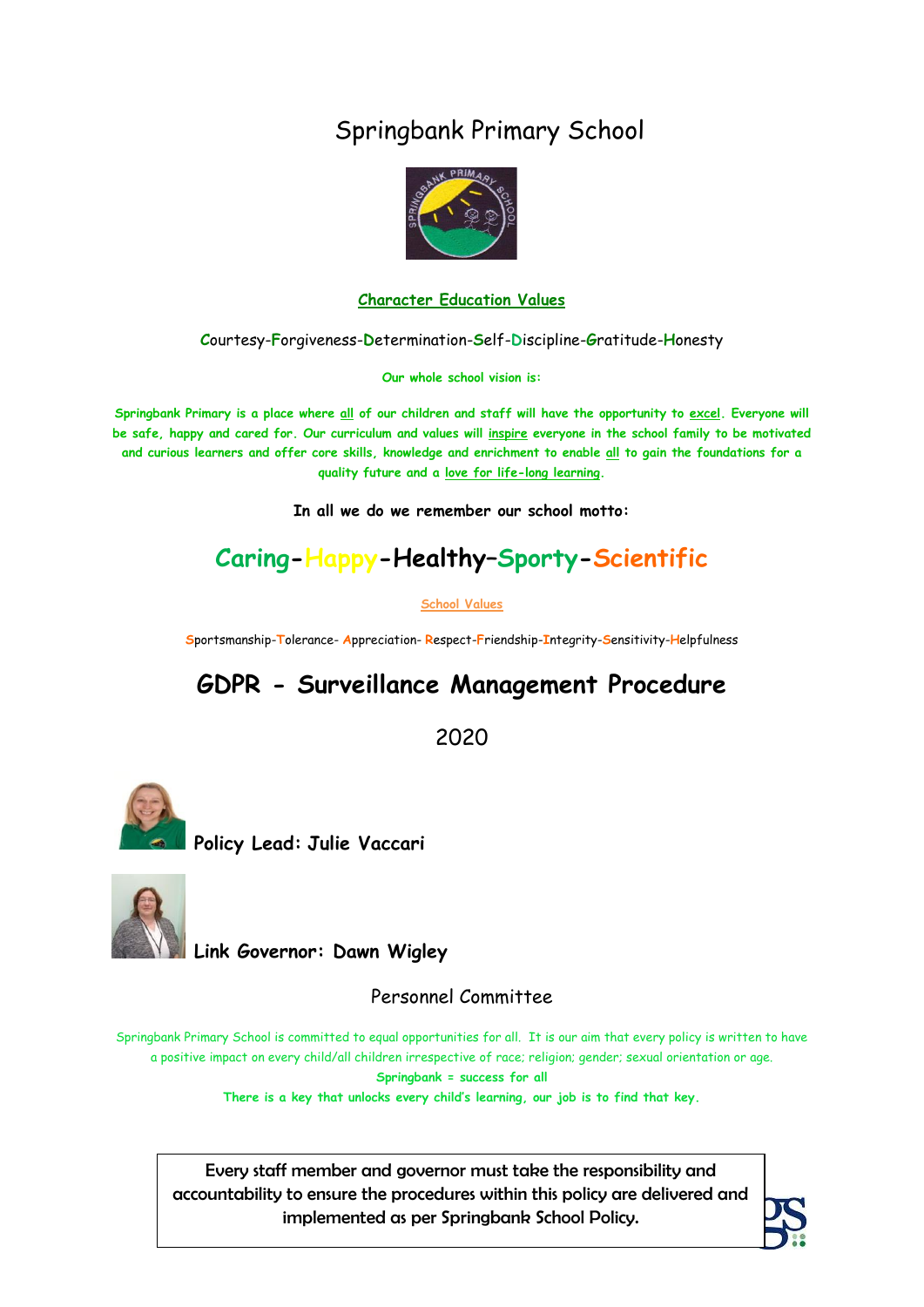# **Surveillance Management Procedure**

| Title                          | Surveillance Management Procedure |
|--------------------------------|-----------------------------------|
| Author/Owner                   | Springbank Primary                |
| <b>Status</b>                  | Draft for approval FGB Dec18      |
| Version                        | Major = Approved versions         |
| Date Approved                  | <b>DEC 20</b>                     |
| Approved by                    | <b>FGB Springbank Primary</b>     |
| <b>Review Date</b>             | <b>Dec 21</b>                     |
| <b>Security Classification</b> | OFFICIAL-SENSITIVE                |

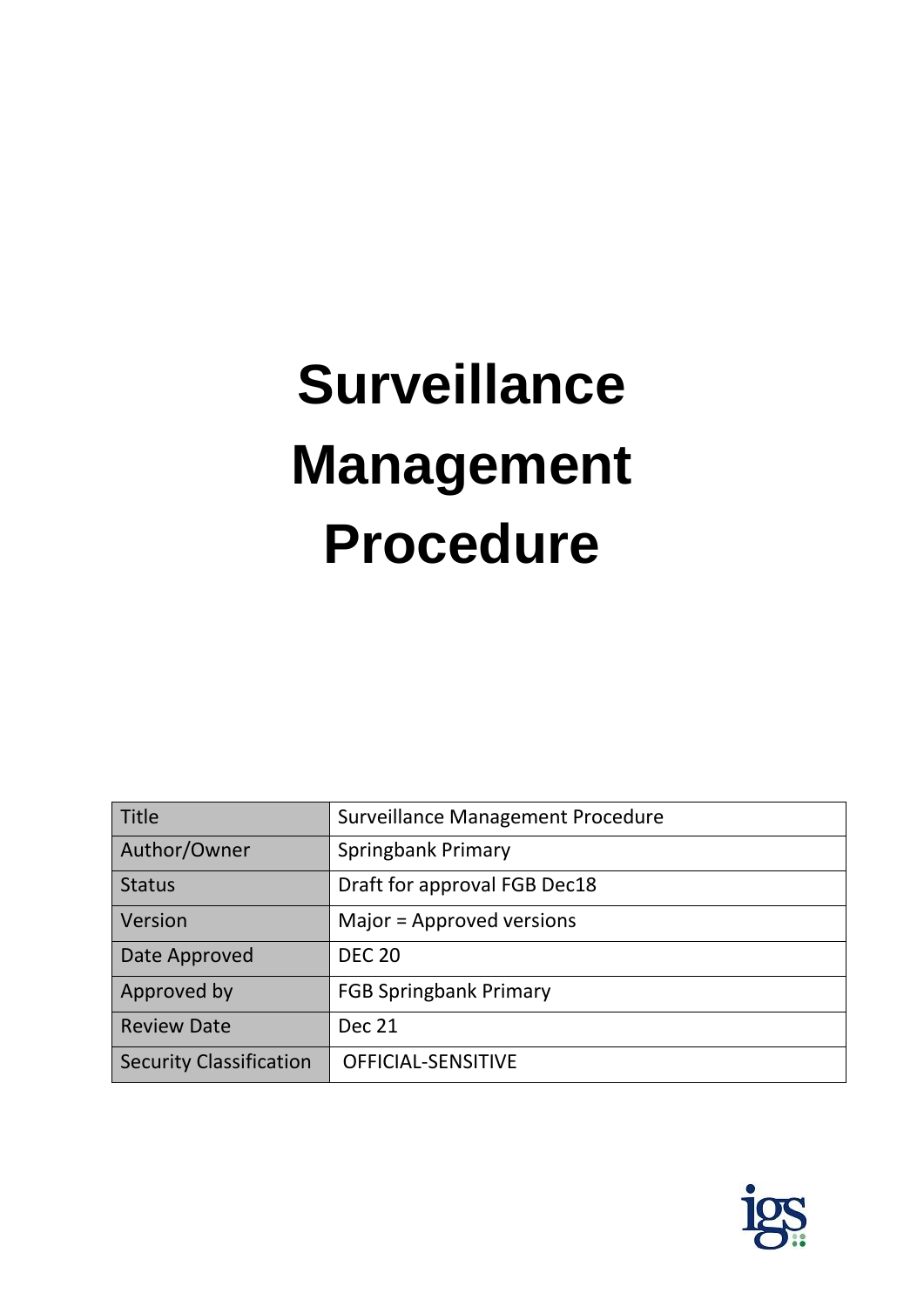# <span id="page-2-0"></span>1. Contents

| 1. |  |
|----|--|
| 2. |  |
| 3. |  |
|    |  |
|    |  |
|    |  |
|    |  |
|    |  |
|    |  |
|    |  |
|    |  |
| 5. |  |
|    |  |
|    |  |
|    |  |
|    |  |

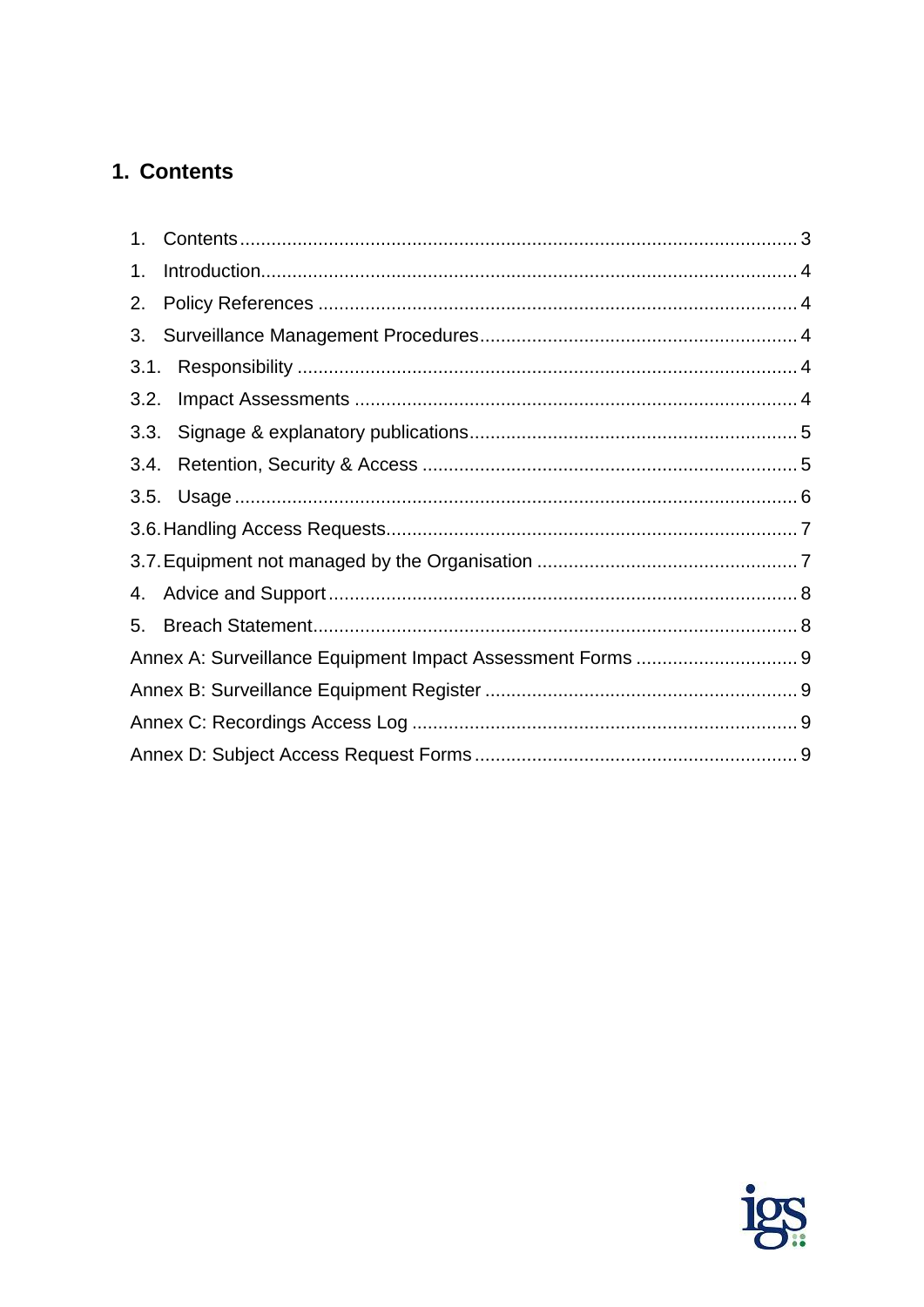# <span id="page-3-0"></span>**1. Introduction**

1.1.This procedure covers all matters relating to the use of video and audio recording equipment for overt surveillance in all buildings where the Organisation's employees work and which members of the public utilise. Covert surveillance under the Investigatory Powers Act (2016) is not covered by this document.

# <span id="page-3-1"></span>**2. Policy References**

- 2.1.This procedure is a requirement of the following policies:
	- Data Protection Policy

# <span id="page-3-2"></span>**3. Surveillance Management Procedures**

#### <span id="page-3-3"></span>**3.1.Responsibility**

Within the Organisation responsibility for Data Protection issues resides with the Data Protection Officer (DPO).

Responsibility for approving and reviewing this policy rests with the DPO, but responsibility for implementation of these procedures and for reporting performance issues under the policy rests with all employees who have involvement in the management of equipment. Responsibility for managing the deployment and use of cameras rests with identified members of staff with the appropriate authority to ensure procedures are adhered to.

#### <span id="page-3-4"></span>**3.2.Impact Assessments**

- 3.2.1. **Scope and Review**: The siting of each CCTV camera that falls within the scope of this policy will be subject to an Impact Assessment (Annex A) before it is commissioned or a retrospective Impact Assessment where it was already operational before policy and this procedure was approved. Each site will be subject to a review against the Impact Assessment criteria every two years, or sooner should there be any relevant change to the building use.
- 3.2.2. **Ownership**: Each site will have an identified owner who will take responsibility for the operation of all CCTV equipment on that premises or location. Where premises are shared with another organisation and

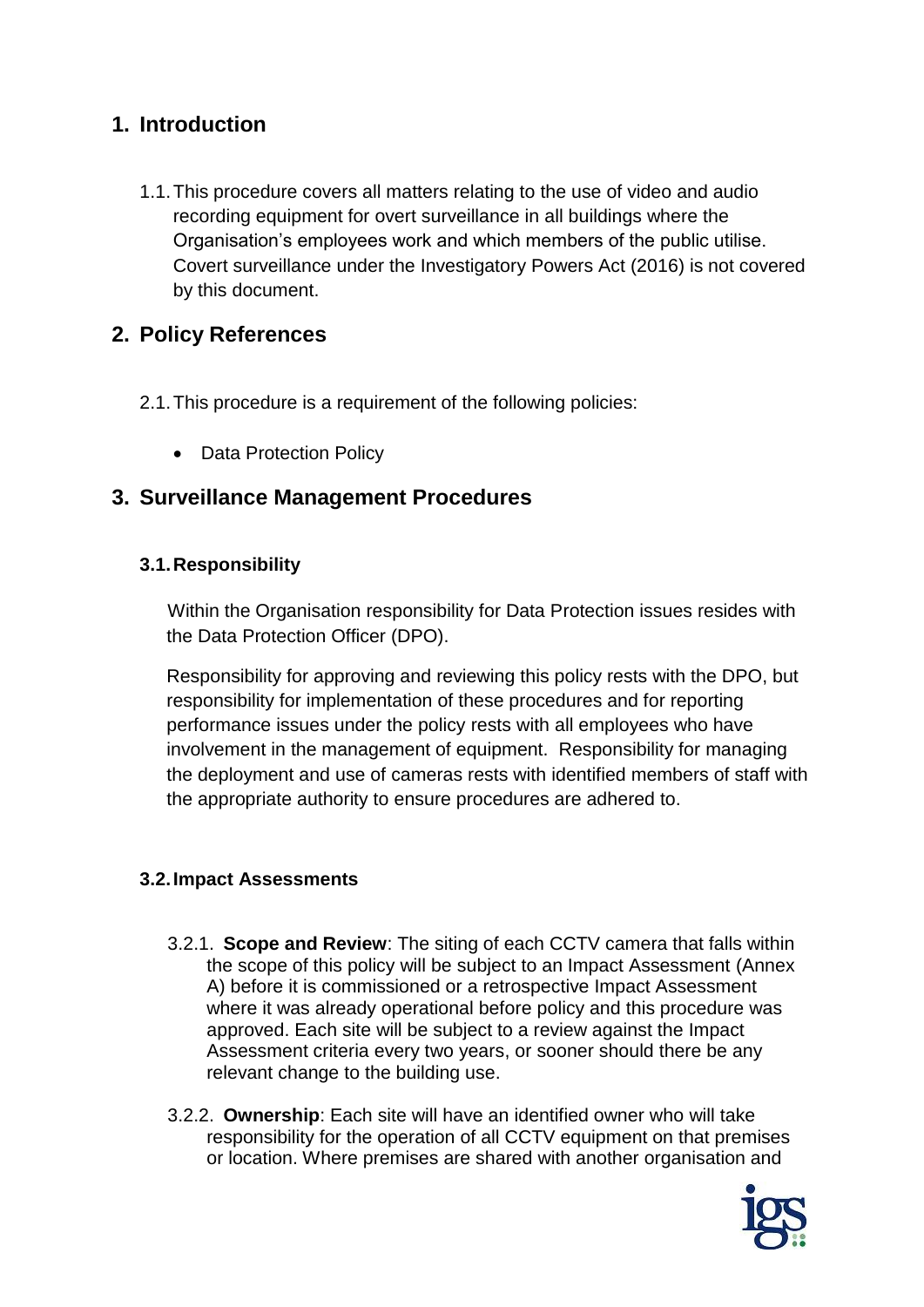control of CCTV equipment does not rest with the Organisation, or where operation of equipment is contracted out to a service provider, the Impact Assessment will still record the Organisation's DPO as a point of contact who will be able to redirect queries to the relevant person outside of the Organisation.

- 3.2.3. **Purpose**: The Impact Assessment will establish whether or not there is a need for CCTV cameras in the first instance by recording the aims and benefits that the camera is meant to deliver and assessing whether there is any other solution that could achieve this.
- 3.2.4. **Quality**: The level of detail required of CCTV recordings will be assessed according to a categorisation scheme approved by the Home Office. The four quality levels of Monitoring, Detecting, Recognising and Identifying explain the various level of detail that is required for cameras to meet their stated purpose.
- 3.2.5. **Wider Use:** Consideration will be given as to whether or not there is any wider use that CCTV cameras serve other than the stated purpose. If there is then communicating this additional purpose will be considered.
- 3.2.6. **Feedback:** Signage and explanatory publications will make building users aware of the purpose of the cameras and how to register feedback. Any complaints or concerns raised about the siting or usage of cameras will be captured and considered in a review. The outcomes of reviews will be communicated to those who have raised concerns, and to a wider audience if deemed appropriate

#### <span id="page-4-0"></span>**3.3.Signage & explanatory publications**

- 3.3.1. **Signage.** Signs explaining that CCTV recording is operational in the vicinity shall be clearly visible and legible in accessible areas of the building. They will state who operates the equipment, what their purpose is and provide a contact number of the DPO for those with queries about usage and who wish to access recordings
- 3.3.2. **Explanatory Publications.** At each building there will be an appropriate supply of an approved leaflet which gives summary details of the policy and procedure including advice about how to make a formal request to view recordings.

#### <span id="page-4-1"></span>**3.4.Retention, Security & Access**

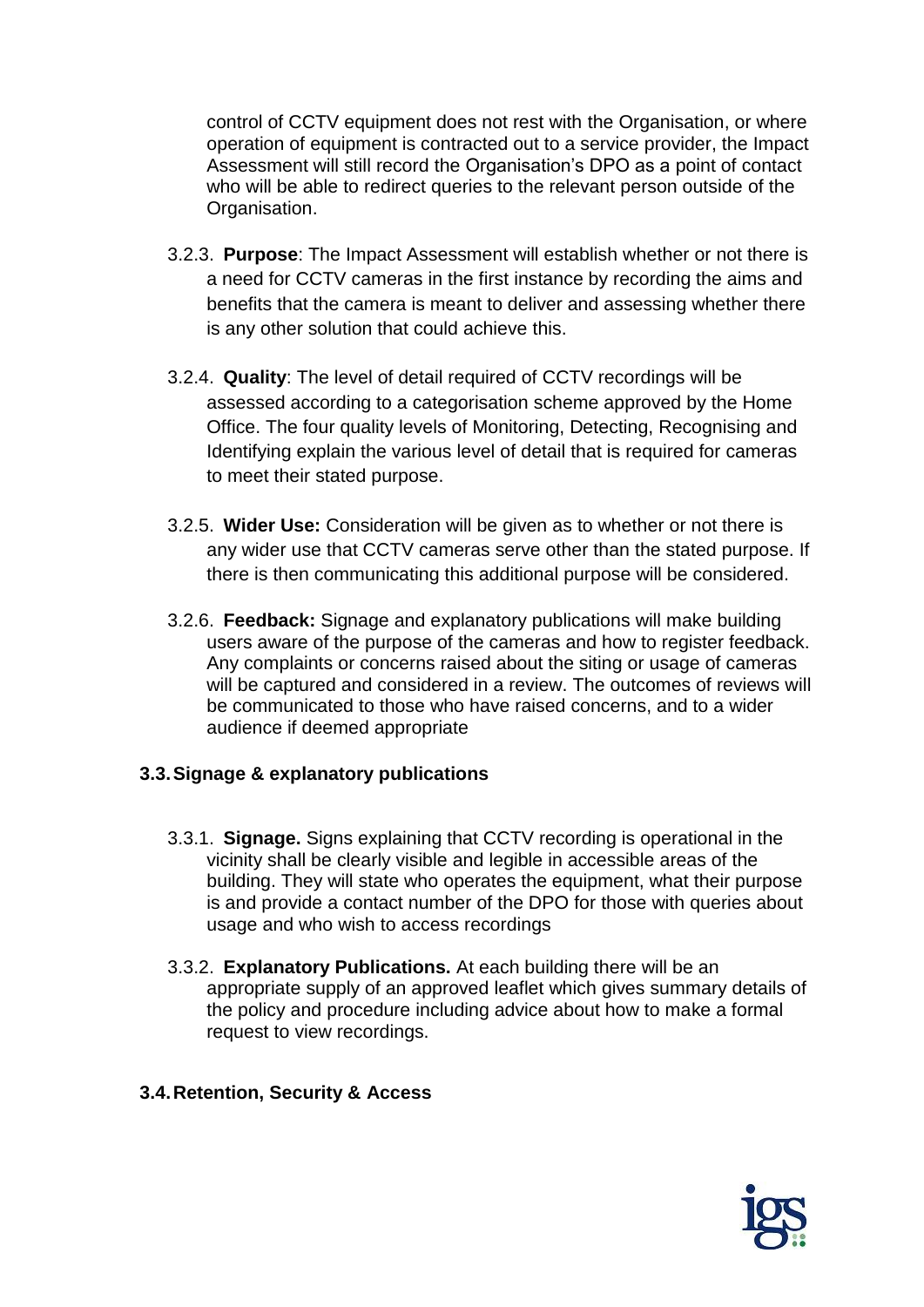- 3.4.1. **Retention of Recordings.** The Organisation commits to retaining recordings for security from CCTV cameras under its control for [31 days]. Cameras managed by partner organisations (not contracted service providers) are responsible for defining and publicising their own retention timescales. This period of time is based on the recommended range of 12-31 days and our experience of the need for authorised usage. When this time period has expired, the data on the recorded tape or server will either be recorded-over, degaussed (deleting magnetic storage content) or disposed of  $-$  in any event deleted beyond the ability to reconstitute the content.
- 3.4.2. **Security:** Once a recording is complete, the tape or other storage medium will be held in a secure container or on a secure server to which only authorised persons trained specifically in the policy and procedures have access.
- 3.4.3. **Access:** Instances of access to recordings will be recorded in a log which can be produced on demand to the DPO, an authorised manager or Auditor/ Regulator and will be a complete record of access activity (Annex C). This log should state:
	- o Dates of access,
	- $\circ$  the period and location covered by the recording,
	- o the reason for access and
	- o Name, position and authority of those who have accessed recordings.
	- o Whether or not copies were made.
- 3.4.4. There must be a single point within premises where a record of acceptance forms is stored. These will record signatures on approved forms of those who have had access and will support full auditability.

#### <span id="page-5-0"></span>**3.5.Usage**

- 3.5.1. **The Organisation's Usage:** We will only use recorded CCTV images for the purposes which we have identified in our Impact Assessments and communicated through signage and explanatory leaflets.
- 3.5.2. **Usage by other Organisations:** We will ensure that where recordings are accessed by or copies are provided to other organisations, this will also fall within these stated purposes, or otherwise within the law. Where copies are provided, the organisation requesting the material will be required to agree to manage the data in accordance with the Data Protection Act/ General Data Protection Regulations (Annex D). Where regular general information sharing with a partner takes place we will

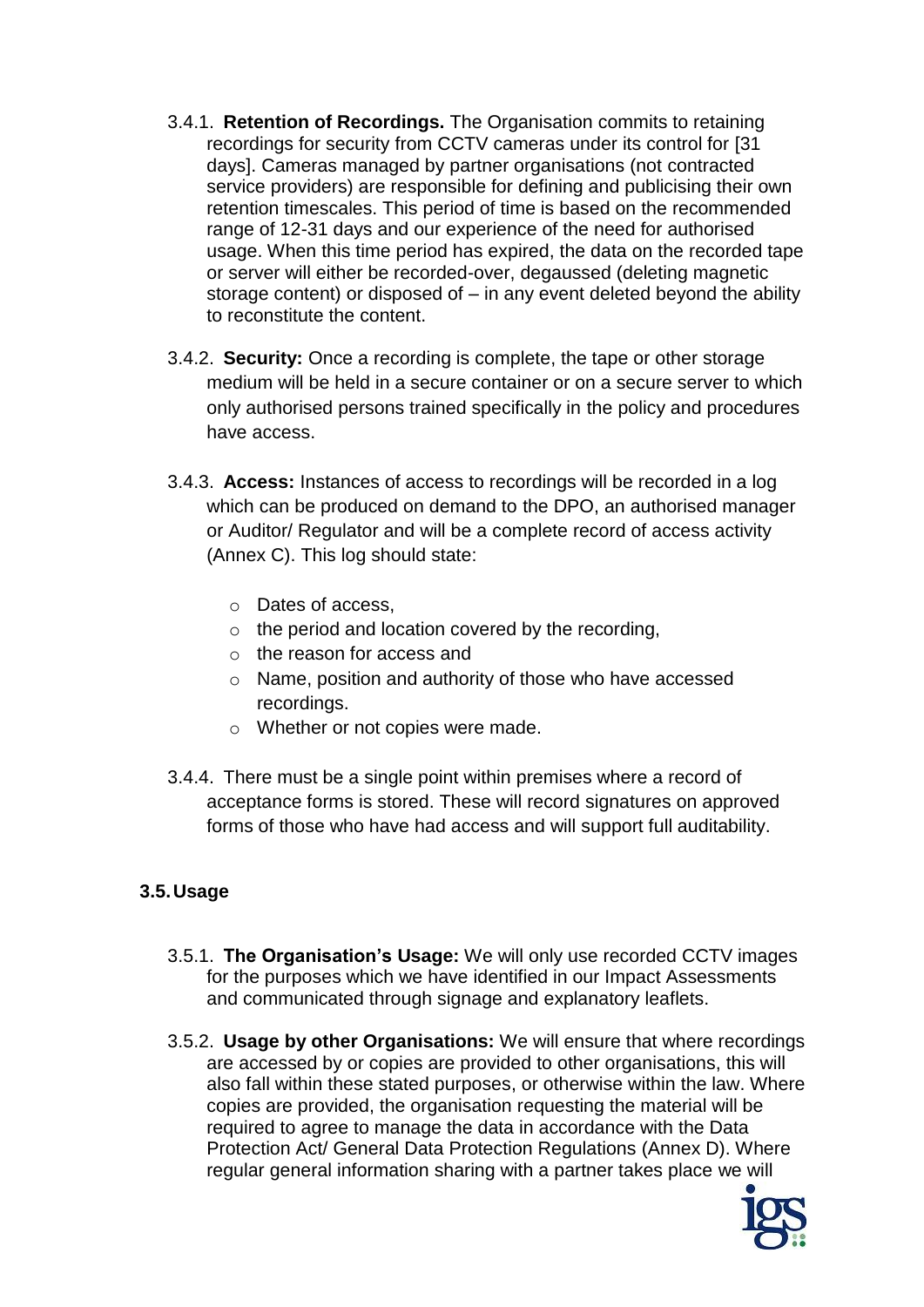have in place an Information Sharing Protocol under the Whole Essex Information Sharing Framework.

3.5.3. **Recording:** Where use is made of recordings by us or access granted or copies provided to other organisations, these instances will be recorded and kept up to date in a central log available for inspection by anyone with the authority to do so wishing to monitor compliance with this policy. The reasons for use will be recorded and approved (Annex C).

# <span id="page-6-0"></span>**3.6. Handling Access Requests**

- 3.6.1. **Rights.** Employees and members of the public whose images are captured by surveillance equipment have a right in law to access such recordings.
- 3.6.2. **Data Protection Law**. The Data Protection Act and the General Data Protection Regulations (from May 2018) provide statutory rights for individuals (employees and members of the public) to have access to information held by organisations about themselves. By the very nature of surveillance images there is likely to be information present on recordings that identifies not just the requesting Data Subject but other persons who had been present. This will require an assessment of whether or not third parties can be identified and if so what method and level of redaction may be necessary.
- 3.6.3. **Freedom of Information Act.** The Freedom of Information Act provides general statutory rights of access to information held by Public Authorities. In practice, the rules governing this access regime will be applied where a requestor is asking for information about a person or persons other than themselves.
- 3.6.4. **Handling a Request.** Employees and members of the public will see signage and explanatory guidance at the locations where recordings are made that directs them to the appropriate contact to receive formal requests. Such requests should be directed to Miss Sara Dunn, DPO.

# <span id="page-6-1"></span>**3.7. Equipment not managed by the Organisation**

3.7.1. **Shared or leased premises.** There may be instances of buildings where our employees are based where surveillance equipment is not directly controlled by us. Some of these buildings are used by the public to access our services. Any equipment present in such circumstances is not managed by us and responsibility under Data Protection law therefore falls to the organisation in charge and they are the Data

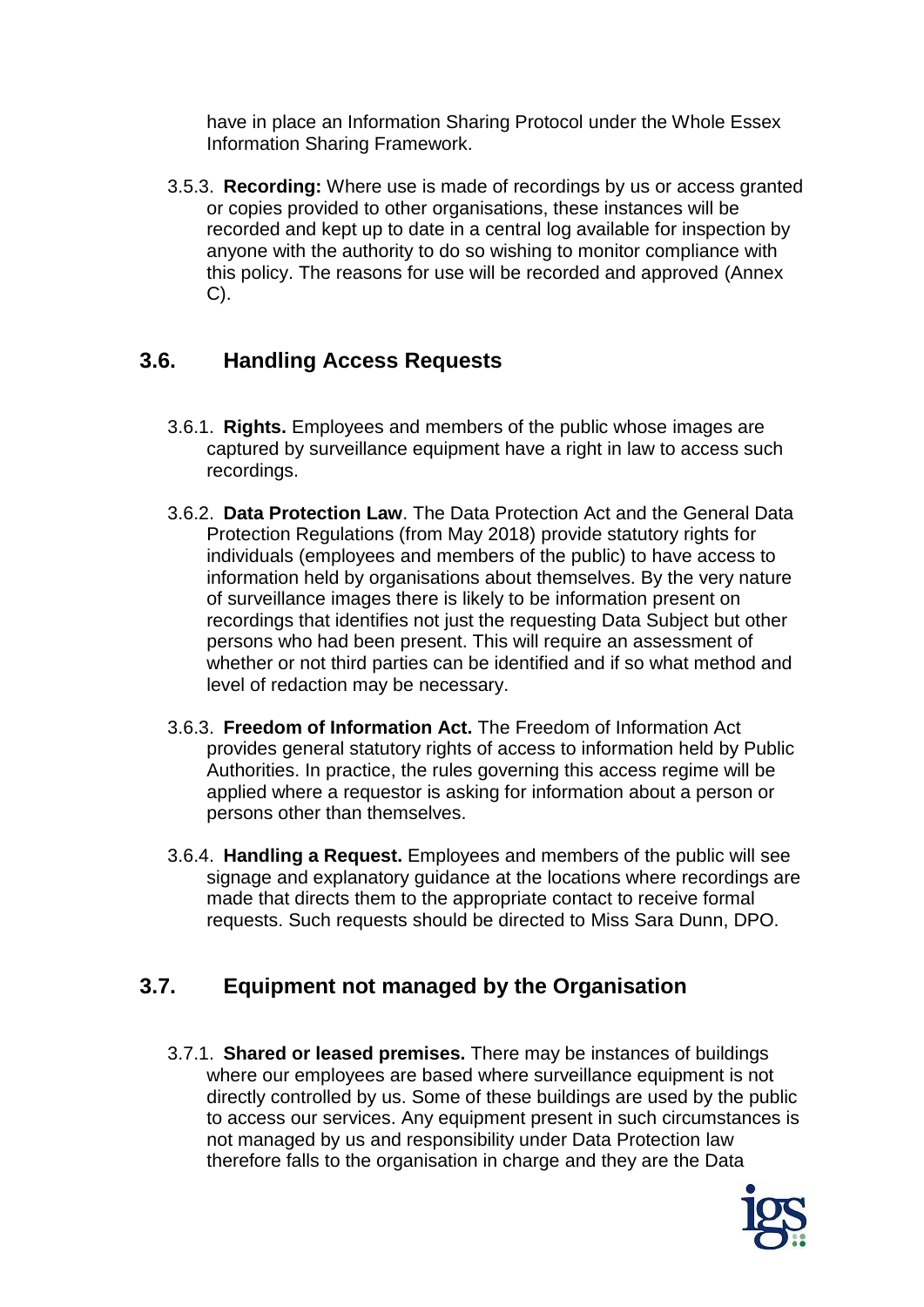Controller. Such organisations should have in place the same provisions as described in this document including basic signage providing a contact point for queries and access requests. We have a responsibility to have appointed employees who will have limited responsibility for or oversight of the building and who are aware of the partner organisation's provisions for surveillance recordings and can redirect enquires to the appropriate contact.

3.7.2. **Security Contractors.** Private companies may undertake surveillance recording and data handling on our behalf. Where this occurs, we have a responsibility to ensure that personal data is being managed according to the provisions in this policy or where there is any difference in practice, this is recorded, explained and noted in the policy.

# <span id="page-7-0"></span>**4. Advice and Support**

4.1.If you have any issues over the clarity of these procedures, how they should be applied in practice, require advice about exemptions from the requirements or have any suggestions for amendments, please contact Mrs Julie Vaccari, Headteacher.

# <span id="page-7-1"></span>**5. Breach Statement**

5.1.A breach of this procedure is a breach of Information Policy. Breaches will be investigated and may result in disciplinary action. Serious breaches of Policy may be considered gross misconduct and result in dismissal without notice, or legal action being taken against you.